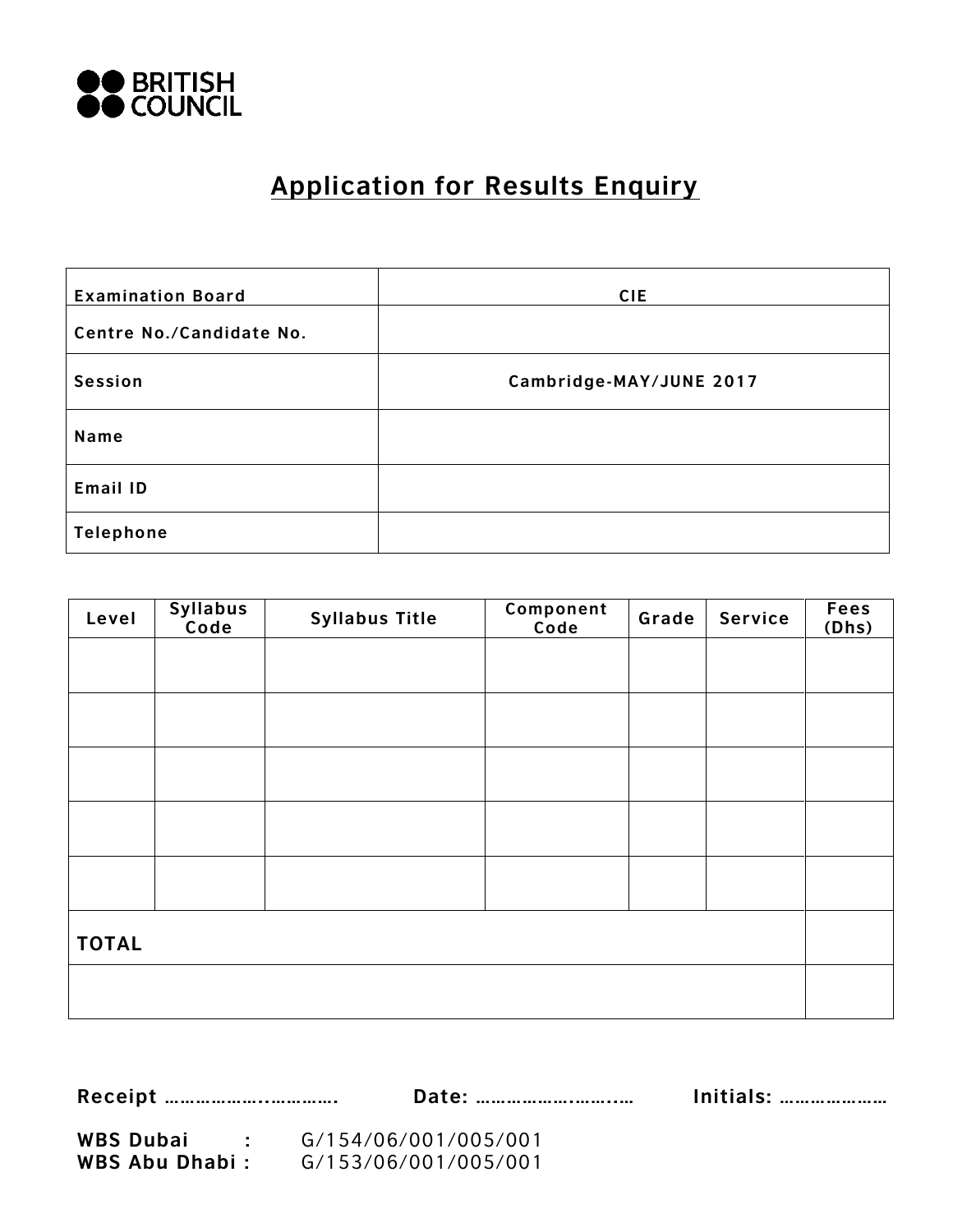### All enquiries must be made by 3<sup>rd</sup> September 2017 for the session of **MAY/JUNE 2017 session.**

| <b>Service</b> |                                          | <b>IGCSE</b>                 | <b>GCE O</b><br>Level            | <b>GCE A/AS</b><br>Level        |
|----------------|------------------------------------------|------------------------------|----------------------------------|---------------------------------|
| Number         | <b>Details of Service</b>                | Component Fee<br>(Per Paper) | Component<br>Fee ( Per<br>Paper) | Component<br>Fee (Per<br>Paper) |
| 1              | Clerical re-check                        | 185                          | 185                              | 185                             |
| 1 <sub>S</sub> | Clerical re-check with<br>copy of script | 240                          | 240                              | 240                             |
| $\overline{2}$ | Review of marking                        | 285                          | 285                              | 320                             |
| 2S             | Review of marking with copy<br>of script | 360                          | 360                              | 400                             |

- Please attach a copy of your Provisional Statement of Results along with this application.
- Candidate Consent form should be attached to the EAR form .
- **Please note that fees will be charged as Component Fee (per paper).**
- Candidates should be aware that their grades or uniform mark score (UMS) may go up or down.
- Where any enquiry leads to a change in syllabus grade, you can request for your EAR fee to be refunded (Admin fees will be deducted).
- You will be notified as soon the outcome of your EAR reaches the British Council Dubai.